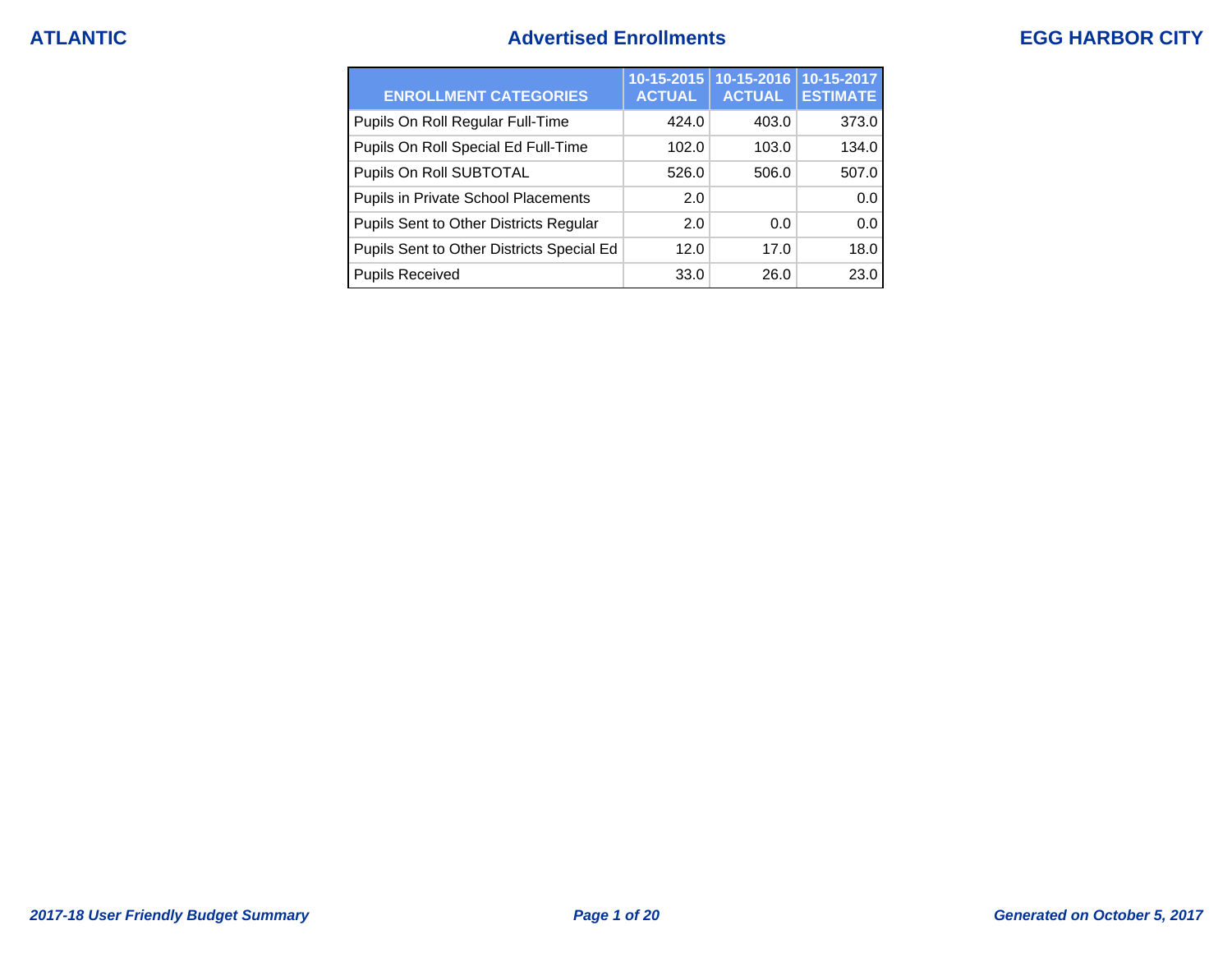| <b>Budget Category</b>                          | <b>Account</b> | 2015-16<br><b>Actual</b> | 2016-17<br><b>Revised</b> | 2017-18<br><b>Anticipated</b> |
|-------------------------------------------------|----------------|--------------------------|---------------------------|-------------------------------|
| <b>Operating Budget:</b>                        |                |                          |                           |                               |
| Revenues from Local Sources:                    |                |                          |                           |                               |
| Local Tax Levy                                  | 10-1210        | 2,596,048                | 2,647,969                 | 2,716,683                     |
| <b>Total Tuition</b>                            | 10-1300        | 207,770                  | 0                         | 0                             |
| Unrestricted Miscellaneous Revenues             | 10-1XXX        | 58,874                   | 45,000                    | 30,000                        |
| Interest Earned On Maintenance Reserve          | 10-1XXX        | 0                        | 0                         | 10                            |
| Interest Earned On Capital Reserve Funds        | 10-1XXX        | $\Omega$                 | $\Omega$                  | 10                            |
| Subtotal - Revenues From Local Sources          |                | 2,862,692                | 2,692,969                 | 2,746,703                     |
|                                                 |                |                          |                           |                               |
| <b>Revenues from State Sources:</b>             |                |                          |                           |                               |
| <b>Categorical Transportation Aid</b>           | 10-3121        | 22,670                   | 24,822                    | 24,822                        |
| <b>Extraordinary Aid</b>                        | 10-3131        | 22,865                   | 7,000                     | 7,000                         |
| <b>Categorical Special Education Aid</b>        | 10-3132        | 262,402                  | 267,087                   | 267,087                       |
| <b>Equalization Aid</b>                         | 10-3176        | 4,869,266                | 4,893,235                 | 4,893,235                     |
| <b>Categorical Security Aid</b>                 | 10-3177        | 37,224                   | 43,161                    | 43,161                        |
| Parcc Readiness Aid                             | 10-3181        | 0                        | 4,775                     | 4,775                         |
| Per Pupil Growth Aid                            | 10-3182        | 0                        | 4,775                     | 4,775                         |
| Professional Learning Community Aid             | 10-3183        | 0                        | 4,820                     | 4,820                         |
| <b>Host District Support Aid</b>                | 10-3184        | 0                        | 0                         | 220                           |
| Other State Aids                                | 10-3XXX        | 12,856                   | 0                         | $\Omega$                      |
| Subtotal - Revenues From State Sources          |                | 5,227,283                | 5,249,675                 | 5,249,895                     |
|                                                 |                |                          |                           |                               |
| <b>Revenues from Federal Sources:</b>           |                |                          |                           |                               |
| <b>Medicaid Reimbursement</b>                   | 10-4200        | 54,587                   | 19,241                    | 20,988                        |
| Subtotal - Revenues From Federal Sources        |                | 54,587                   | 19,241                    | 20,988                        |
|                                                 |                |                          |                           |                               |
| <b>Budgeted Fund Balance - Operating Budget</b> | 10-303         | 0                        | 509,779                   | 401,117                       |
| <b>Transfers From Other Funds</b>               | 10-5200        | 709                      | $\Omega$                  | 0                             |
| Adjustment For Prior Year Encumbrances          |                | 0                        | 43,271                    | 0                             |
| Actual Revenues (Over)/Under Expenditures       |                | $-241,574$               | 0                         | 0                             |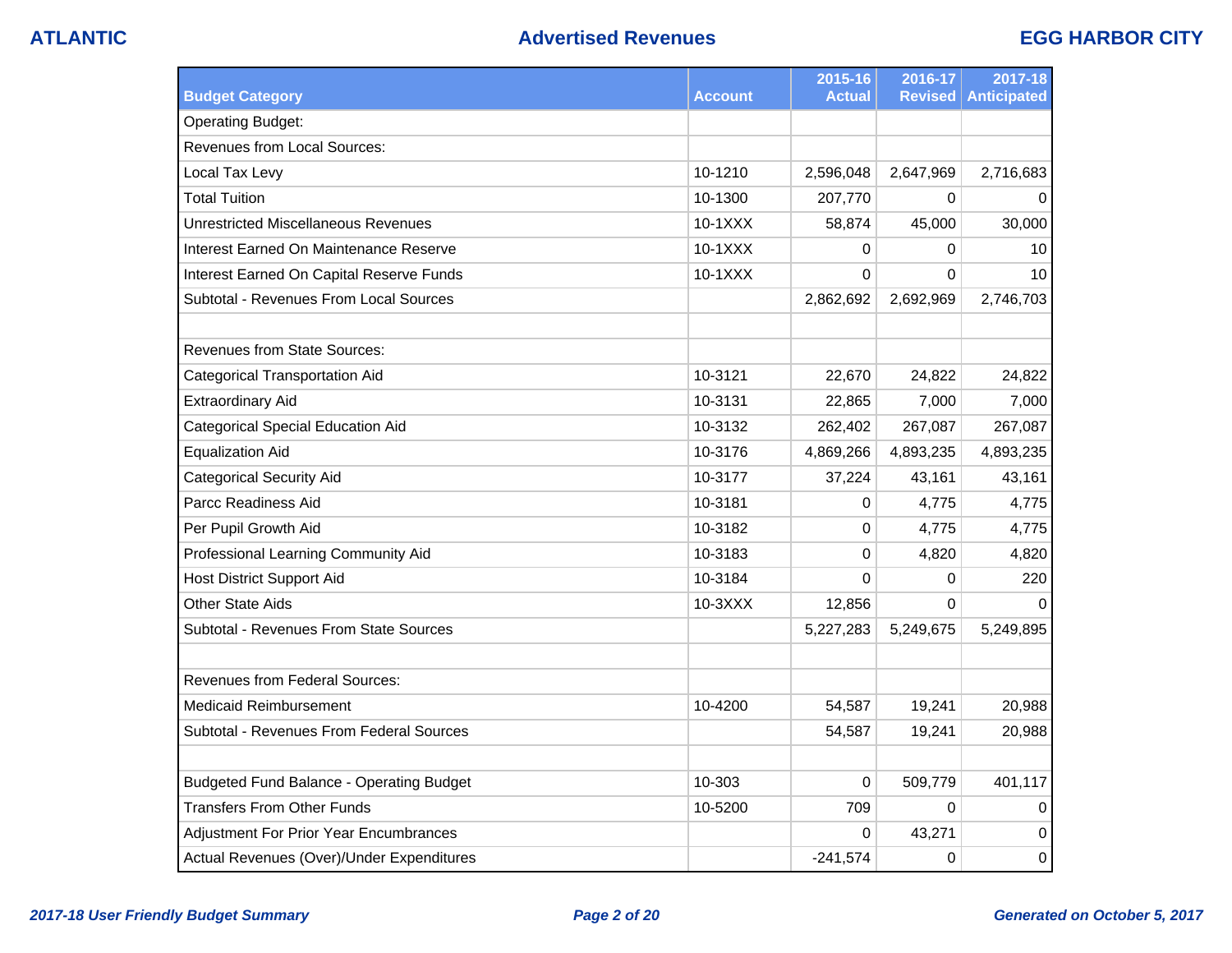| <b>Budget Category</b>                                   | <b>Account</b> | 2015-16<br><b>Actual</b> | 2016-17<br><b>Revised</b> | 2017-18<br><b>Anticipated</b> |
|----------------------------------------------------------|----------------|--------------------------|---------------------------|-------------------------------|
| <b>Total Operating Budget</b>                            |                | 7,903,697                | 8,514,935                 | 8,418,703                     |
|                                                          |                |                          |                           |                               |
| <b>Grants and Entitlements:</b>                          |                |                          |                           |                               |
| <b>Other Revenue From Local Sources</b>                  | 20-1XXX        | 7,890                    | $\Omega$                  | 0                             |
| <b>Total Revenues From Local Sources</b>                 | 20-1XXX        | 7,890                    | 0                         | $\Omega$                      |
|                                                          |                |                          |                           |                               |
| <b>Revenues from State Sources:</b>                      |                |                          |                           |                               |
| <b>Preschool Education Aid</b>                           | 20-3218        | 360,300                  | 360,300                   | 360,300                       |
| Total Revenues From State Sources                        |                | 360,300                  | 360,300                   | 360,300                       |
|                                                          |                |                          |                           |                               |
| <b>Revenues from Federal Sources:</b>                    |                |                          |                           |                               |
| Title I                                                  | 20-4411-4416   | 337,175                  | 324,958                   | 242,952                       |
| Title II                                                 | 20-4451-4455   | 47,303                   | 45,579                    | 34,184                        |
| I.D.E.A. Part B (Handicapped)                            | 20-4420-4429   | 179,408                  | 180,194                   | 135,145                       |
| Preschool Development Expansion Grant                    | 20-4527        | 221,358                  | 221,963                   | 257,993                       |
| Other                                                    | 20-4XXX        | 396,055                  | 350,000                   | 350,000                       |
| <b>Total Revenues From Federal Sources</b>               |                | 1,181,299                | 1,122,694                 | 1,020,274                     |
| <b>Transfers From Operating Budget-Prek</b>              | 20-5200        | 120,067                  | 0                         | 0                             |
| Transfers From Operating Budget-Prek (Special Education) | 20-5200        | 0                        | 155,028                   | 167,412                       |
| <b>Total Grants And Entitlements</b>                     |                | 1,669,556                | 1,638,022                 | 1,547,986                     |
|                                                          |                |                          |                           |                               |
| Repayment of Debt:                                       |                |                          |                           |                               |
|                                                          |                |                          |                           |                               |
| <b>Revenues from Local Sources:</b>                      |                |                          |                           |                               |
| Local Tax Levy                                           | 40-1210        | 631,304                  | 579,383                   | 522,943                       |
| <b>Other Miscellaneous</b>                               | 40-1xxx        | 542                      | 0                         | $\Omega$                      |
| Miscellaneous                                            | 40-1XXX        | 542                      | 0                         | $\Omega$                      |
| <b>Total Revenues From Local Sources</b>                 |                | 631,846                  | 579,383                   | 522,943                       |
| <b>Budgeted Fund Balance</b>                             | 40-303         | 0                        | 146                       | 542                           |
| Withdrawal From Debt Service Reserve                     | 40-313         | 0                        | 55,159                    | 75,159                        |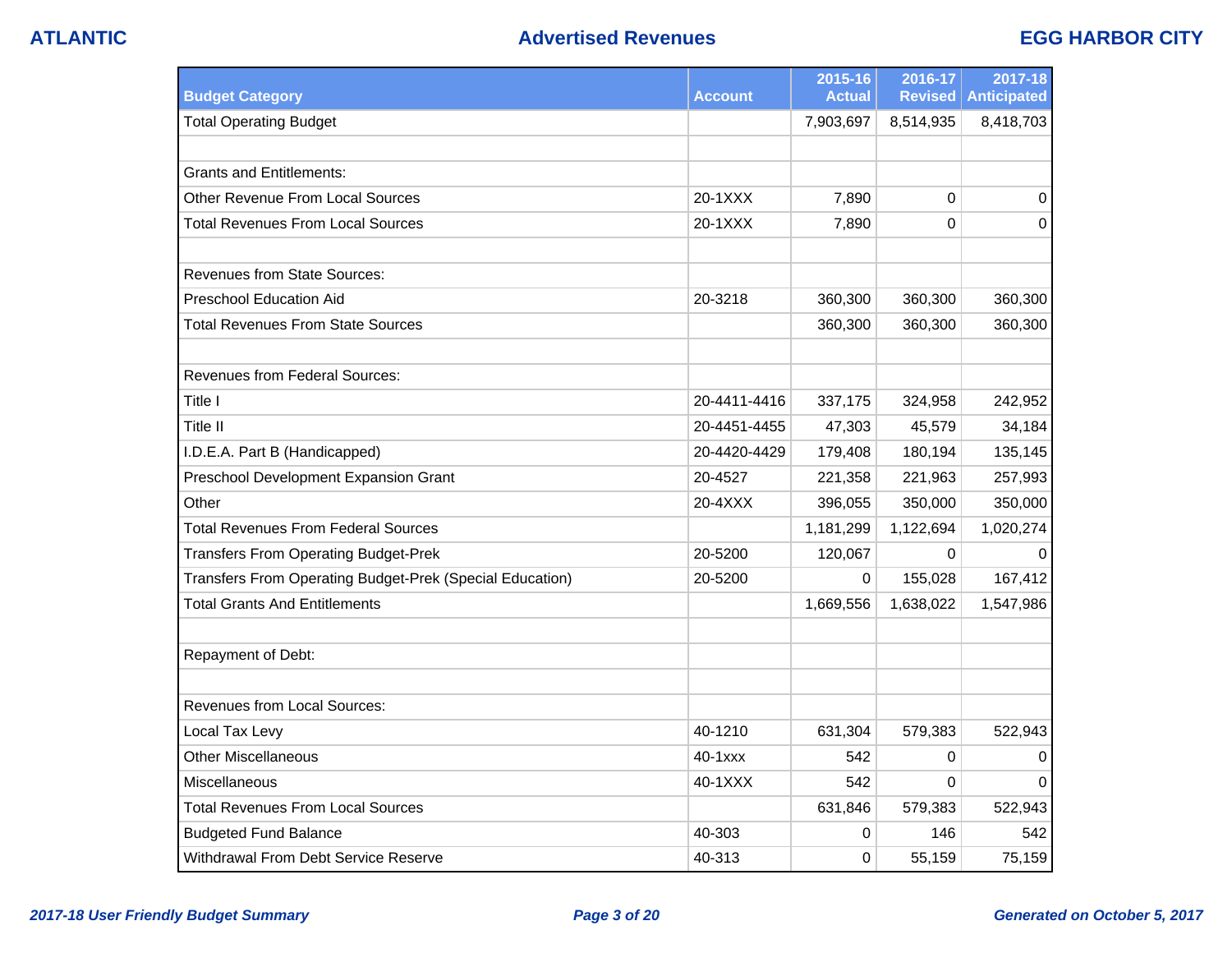| <b>Budget Category</b>                                                   | <b>Account</b> | 2015-16<br><b>Actual</b> | 2016-17    | 2017-18<br><b>Revised Anticipated</b> |
|--------------------------------------------------------------------------|----------------|--------------------------|------------|---------------------------------------|
| Total Local Repayment Of Debt                                            |                | 631,846                  | 634,688    | 598,644                               |
| Actual Revenues (Over)/Under Expenditures                                |                | $-533$                   | 0          | $\Omega$                              |
| <b>Total Repayment Of Debt</b>                                           |                | 631,313                  | 634,688    | 598,644                               |
| <b>Total Revenues/Sources</b>                                            |                | 10,204,566               | 10,787,645 | 10,565,333                            |
| Deduct Transfer-Transfers From Operating Budget-Prek                     | 20-5200        | 120,067                  | 0          | $\overline{0}$                        |
| Deduct Transfer-Transfers From Operating Budget-Prek (Special Education) | 20-5200        | 0                        | 155.028    | 167,412                               |
| <b>Total Revenues/Sources Net of Transfers</b>                           |                | 10,084,499               | 10,632,617 | 10,397,921                            |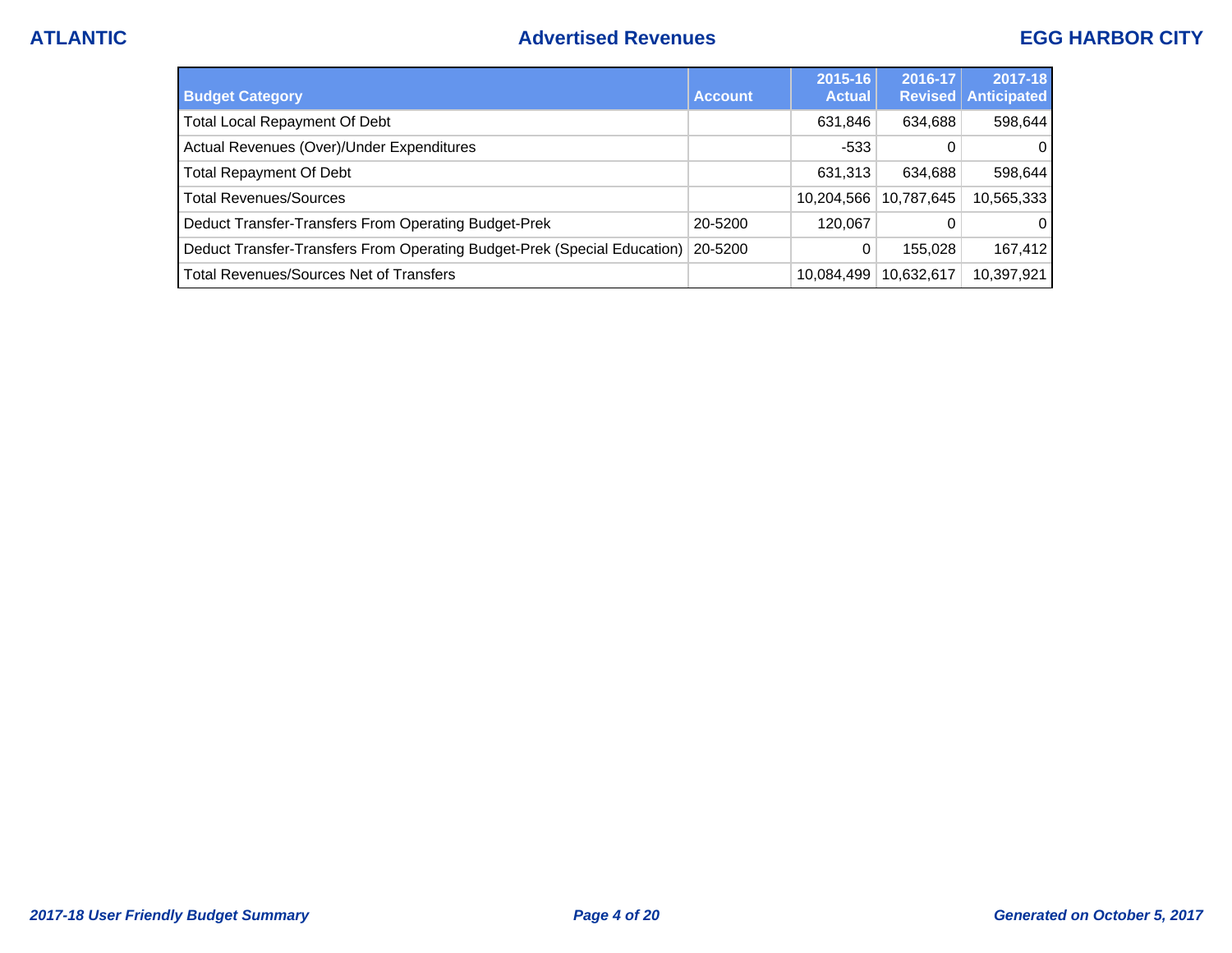| <b>Budget Category</b>                             | <b>Account</b> | 2015-16<br><b>Actual</b> | 2016-17<br><b>Revised</b> | 2017-18<br><b>Anticipated</b> |
|----------------------------------------------------|----------------|--------------------------|---------------------------|-------------------------------|
|                                                    |                |                          |                           |                               |
| <b>General Current Expense:</b>                    |                |                          |                           |                               |
| Instruction:                                       |                |                          |                           |                               |
| Regular Programs - Instruction                     | 11-1XX-100-XXX | 2,221,426                | 2,407,346                 | 2,426,787                     |
| Special Education - Instruction                    | 11-2XX-100-XXX | 775,050                  | 774,051                   | 756,630                       |
| <b>Basic Skills/Remedial - Instruction</b>         | 11-230-100-XXX | 97,883                   | 78,890                    | 152,512                       |
| <b>Bilingual Education - Instruction</b>           | 11-240-100-XXX | 44,296                   | 51,664                    | 61,848                        |
| School-Spon. Co/Extra Curr. Actvts. - Inst         | 11-401-100-XXX | 38,454                   | 50,363                    | 53,030                        |
| School-Sponsored Athletics - Instruction           | 11-402-100-XXX | 12,787                   | 12,792                    | 12,992                        |
| <b>Support Services:</b>                           |                |                          |                           |                               |
| Undistributed Expenditures - Instruction (Tuition) | 11-000-100-XXX | 600,973                  | 601,383                   | 470,610                       |
| Undist. Expend.-Attendance And Social Work         | 11-000-211-XXX | 70,413                   | 69,983                    | 75,192                        |
| Undist. Expenditures - Health Services             | 11-000-213-XXX | 110,083                  | 114,119                   | 122,644                       |
| Undist. Expend.-Speech, OT, PT And Related Svcs    | 11-000-216-XXX | 87,088                   | 125,927                   | 107,568                       |
| Undist. Expenditures - Guidance                    | 11-000-218-XXX | 167,942                  | 175,361                   | 173,062                       |
| Undist. Expenditures - Child Study Teams           | 11-000-219-XXX | 258,788                  | 274,505                   | 312,742                       |
| Undist. Expend.-Improv. Of Inst. Serv.             | 11-000-221-XXX | 97,963                   | 111,545                   | 114,892                       |
| Undist. Expend.-Edu. Media Serv./Library           | 11-000-222-XXX | 28,225                   | 32,019                    | 33,878                        |
| Undist. Expend.-Instr. Staff Training Serv.        | 11-000-223-XXX | 8,724                    | 15,600                    | 15,600                        |
| Undist. Expend.-Support Serv.-Gen. Admin.          | 11-000-230-XXX | 198,808                  | 235,941                   | 206,170                       |
| Undist. Expend.-Support Serv.-School Admin.        | 11-000-240-XXX | 221,243                  | 251,750                   | 238,937                       |
| Undist. Expend. - Central Services                 | 11-000-251-XXX | 188,929                  | 186,515                   | 212,844                       |
| Undist. Expend. - Admin. Info Technology           | 11-000-252-XXX | 35,900                   | 36,910                    | 37,744                        |
| Undist. Expend.-Oper. And Maint. Of Plant Serv.    | 11-000-26X-XXX | 764,885                  | 818,197                   | 846,367                       |
| Undist. Expend.-Student Transportation Serv.       | 11-000-270-XXX | 192,004                  | 219,413                   | 237,688                       |
| Personal Services - Employee Benefits              | 11-XXX-XXX-2XX | 1,485,960                | 1,568,163                 | 1,472,761                     |
| <b>Total Undistributed Expenditures</b>            |                | 4,517,928                | 4,837,331                 | 4,678,699                     |
| Interest Earned On Maintenance Reserve             | 10-606         | $\Omega$                 | 0                         | 10                            |
| <b>Total General Current Expense</b>               |                | 7,707,824                | 8,212,437                 | 8,142,508                     |
|                                                    |                |                          |                           |                               |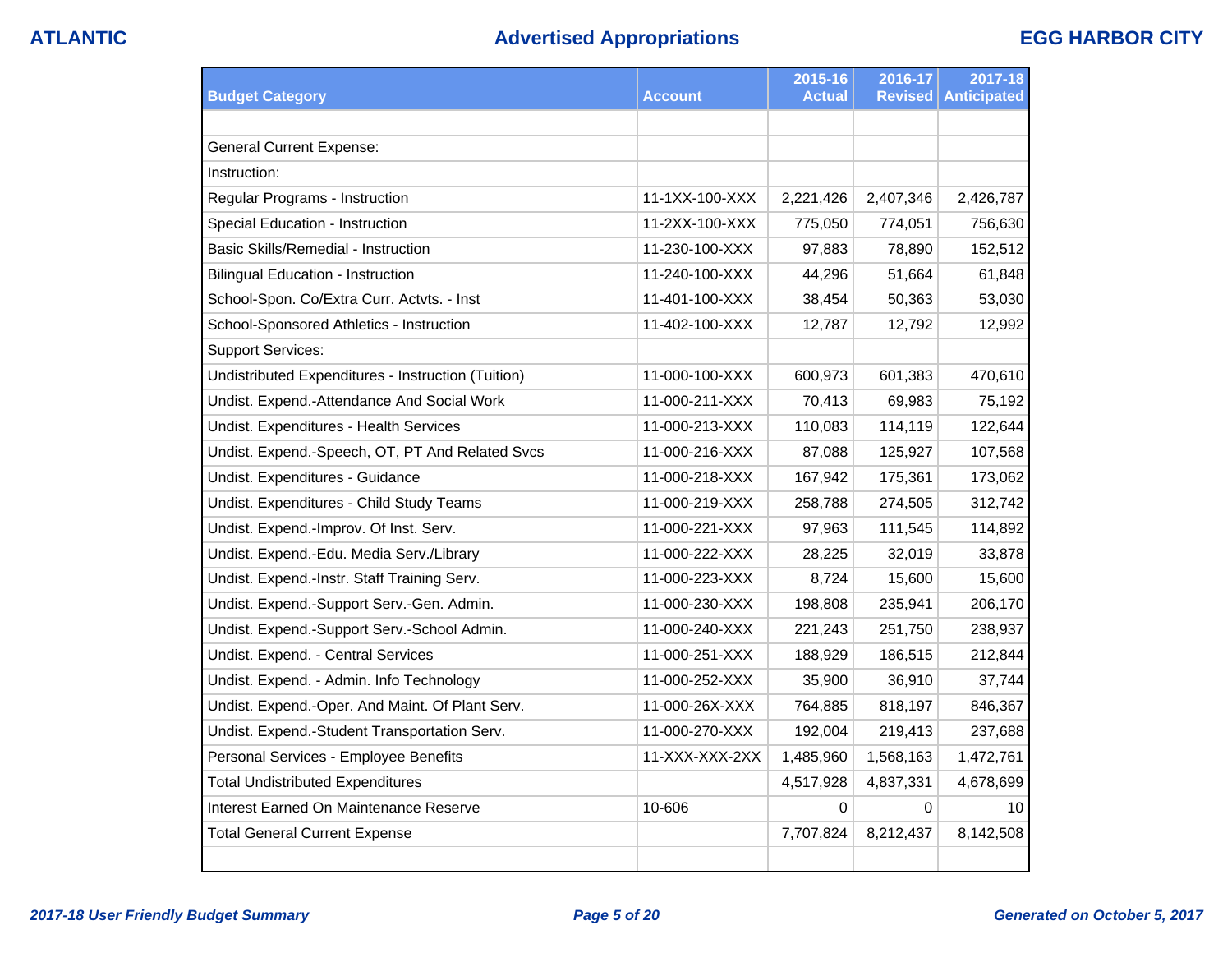# **ATLANTIC Advertised Appropriations EGG HARBOR CITY**

|                                                   |                | 2015-16       | 2016-17        | 2017-18            |
|---------------------------------------------------|----------------|---------------|----------------|--------------------|
| <b>Budget Category</b>                            | Account        | <b>Actual</b> | <b>Revised</b> | <b>Anticipated</b> |
| Capital Expenditures:                             |                |               |                |                    |
| Facilities Acquisition And Const. Serv.           | 12-000-400-XXX | 195,873       | 195,873        | 195,873            |
| Increase In Capital Reserve                       | 10-604         | 0             | 40,000         | 0                  |
| Interest Deposit To Capital Reserve               | 10-604         | 0             | 0              | 10                 |
| <b>Total Capital Outlay</b>                       |                | 195,873       | 235,873        | 195,883            |
| <b>Transfer Of Funds To Charter Schools</b>       | 10-000-100-56X | 0             | 66,625         | 80,312             |
| <b>General Fund Grand Total</b>                   |                | 7,903,697     | 8,514,935      | 8,418,703          |
|                                                   |                |               |                |                    |
| <b>Special Grants and Entitlements:</b>           |                |               |                |                    |
| <b>Local Projects</b>                             | 20-XXX-XXX-XXX | 7,890         | $\Omega$       | $\Omega$           |
| Preschool Education Aid:                          |                |               |                |                    |
| <b>PEA</b> Instruction                            | 20-218-100-XXX | 269,875       | 301,114        | 309,299            |
| <b>Support Services</b>                           | 20-218-200-XXX | 210,492       | 214,214        | 218,413            |
| <b>Total Preschool Education Aid</b>              | 20-218-XXX-XXX | 480,367       | 515,328        | 527,712            |
| <b>Total State Projects</b>                       | 20-XXX-XXX-XXX | 480,367       | 515,328        | 527,712            |
| Preschool Expansion Grant Instruction             | 20-220-100-XXX | 110,828       | 100,089        | 122,673            |
| <b>Preschool Expansion Grant Support Services</b> | 20-220-200-XXX | 110,530       | 121,874        | 135,320            |
| <b>Preschool Expansion Grant</b>                  | 20-220-XXX-XXX | 221,358       | 221,963        | 257,993            |
| Federal Projects:                                 |                |               |                |                    |
| Title I                                           | 20-XXX-XXX-XXX | 337,175       | 324,958        | 242,952            |
| Title II                                          | 20-XXX-XXX-XXX | 47,303        | 45,579         | 34,184             |
| I.D.E.A. Part B (Handicapped)                     | 20-XXX-XXX-XXX | 179,408       | 180,194        | 135,145            |
| Other                                             | 20-XXX-XXX-XXX | 396,055       | 350,000        | 350,000            |
| <b>Total Federal Projects</b>                     | 20-XXX-XXX-XXX | 1,181,299     | 1,122,694      | 1,020,274          |
| <b>Total Special Revenue Funds</b>                |                | 1,669,556     | 1,638,022      | 1,547,986          |
|                                                   |                |               |                |                    |
| Repayment of Debt:                                |                |               |                |                    |
| <b>Total Regular Debt Service</b>                 | 40-701-510-XXX | 631,313       | 634,688        | 598,644            |
| <b>Total Debt Service Funds</b>                   |                | 631,313       | 634,688        | 598,644            |
| <b>Total Expenditures/Appropriations</b>          |                | 10,204,566    | 10,787,645     | 10,565,333         |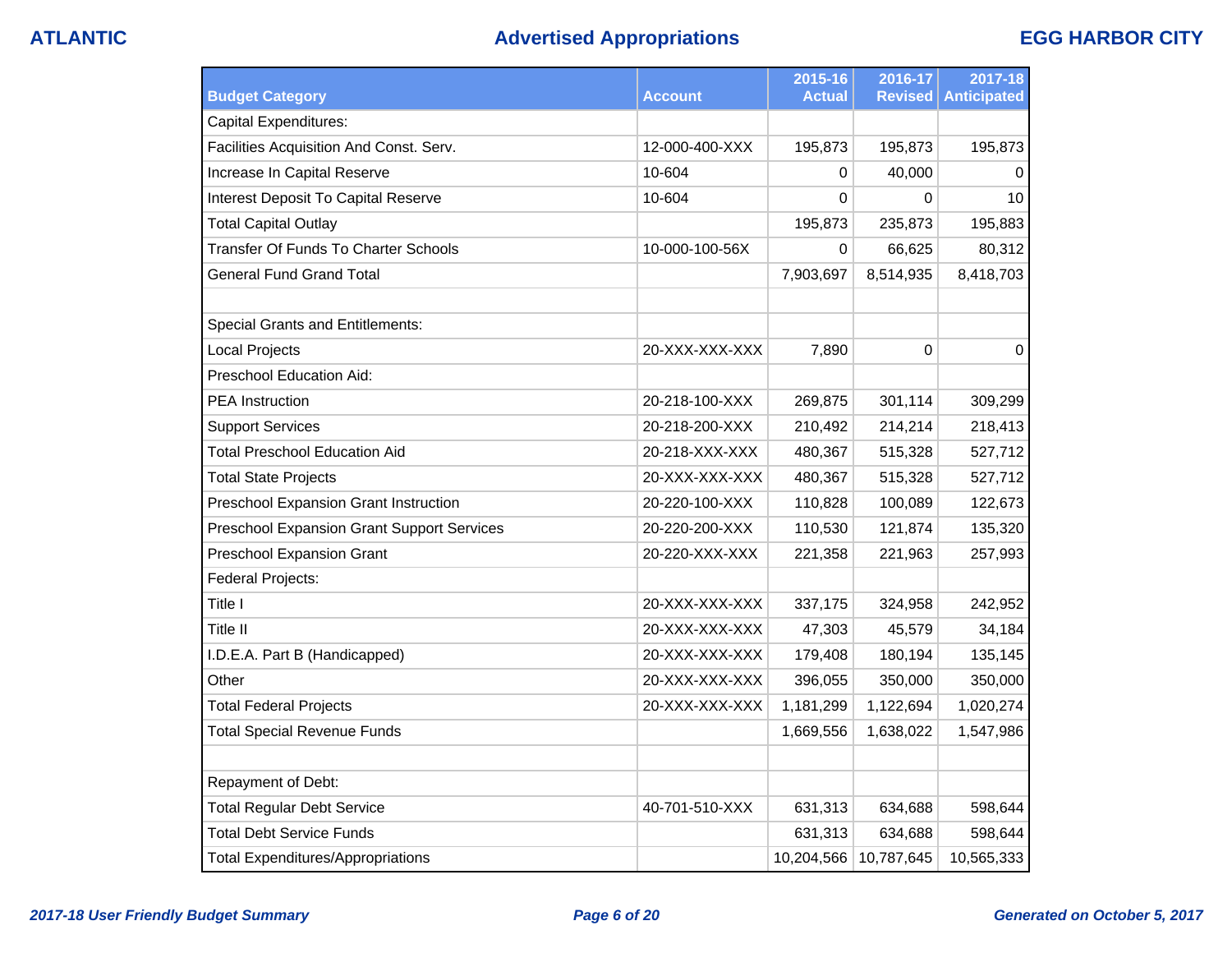# **ATLANTIC Advertised Appropriations EGG HARBOR CITY**

| <b>Budget Category</b>                                                          | <b>Account</b>  | $2015 - 16$<br><b>Actual</b> | $2016 - 17$ | 2017-18<br><b>Revised Anticipated</b> |
|---------------------------------------------------------------------------------|-----------------|------------------------------|-------------|---------------------------------------|
| Deduct Transfer-Local Contrib. - Trans To Special Rev- Regular                  | ⊺11-105-100-935 | 120.067                      |             |                                       |
| Deduct Transfer-Local Contrib. - Trans To Special Rev- Inclusion 11-105-100-936 |                 |                              | 155.028     | 167.412                               |
| <b>Total Expenditures Net of Transfers</b>                                      |                 | 10,084,499   10,632,617      |             | 10,397,921                            |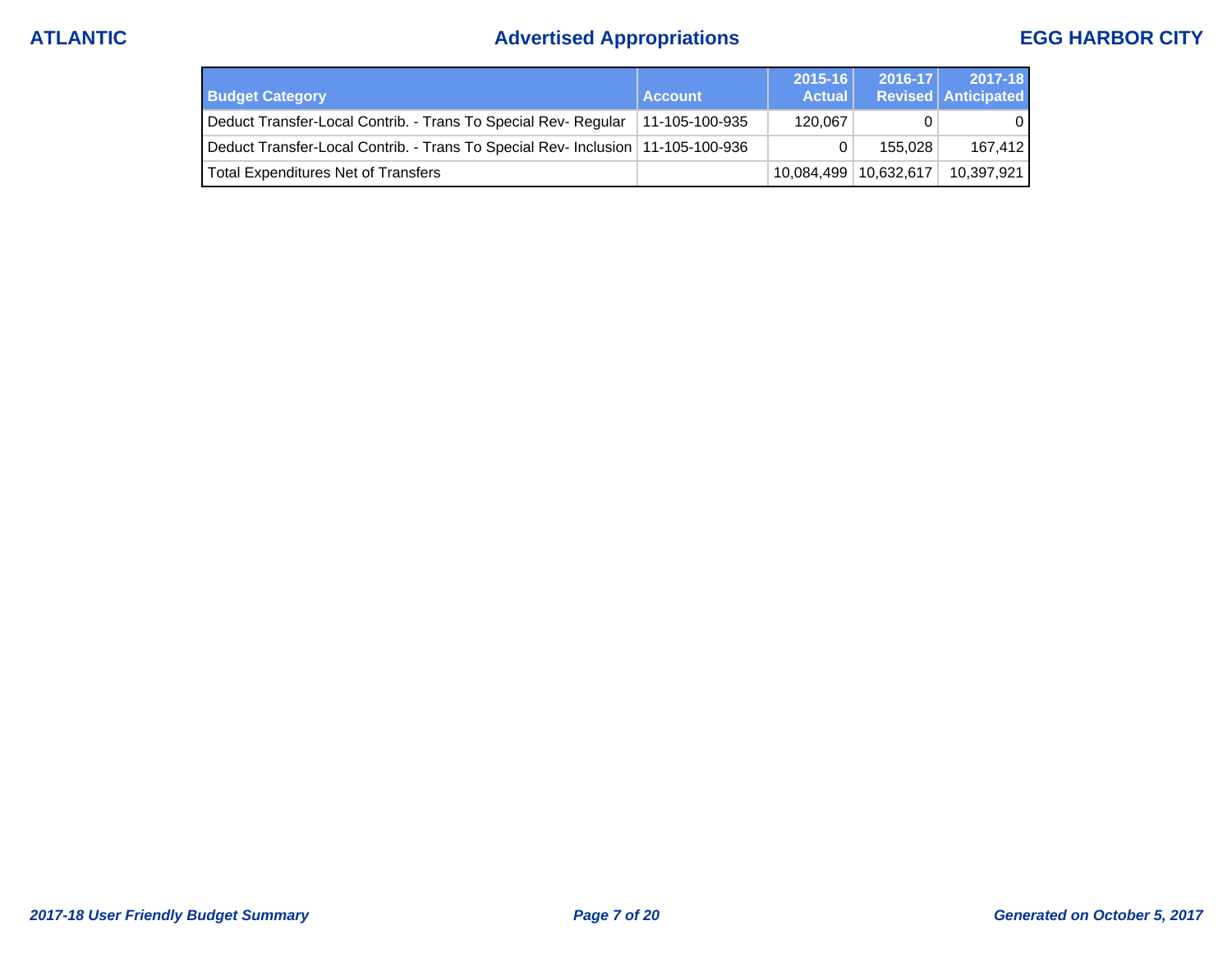## **ATLANTIC Advertised Recapitulation of Balances EGG HARBOR CITY**

|                                                                    | <b>Audited</b><br><b>Balance</b> | <b>Audited</b><br><b>Balance</b> | <b>Estimated</b><br><b>Balance</b> | <b>Estimated</b><br><b>Balance</b> |
|--------------------------------------------------------------------|----------------------------------|----------------------------------|------------------------------------|------------------------------------|
| <b>Budget Category</b>                                             | $6 - 30 - 2015$                  | 6-30-2016                        | 6-30-2017                          | 6-30-2018                          |
| Unrestricted:                                                      |                                  |                                  |                                    |                                    |
| --General Operating Budget                                         | 309,790                          | 276,037                          | 269,171                            | 250,000                            |
| --Repayment of Debt                                                | 155                              | 688                              | 542                                | $\Omega$                           |
| Restricted for Specific Purposes - General Operating Budget:       |                                  |                                  |                                    |                                    |
| --Capital Reserve                                                  | 26,700                           | 99,268                           | 139,268                            | 139,278                            |
| --Adult Education Programs                                         | 0                                | 0                                | 0                                  | $\mathbf 0$                        |
| --Maintenance Reserve                                              | 25,472                           | 50,000                           | 50,000                             | 50,010                             |
| --Legal Reserve                                                    | 740,826                          | 884,859                          | 381,946                            | $\Omega$                           |
| --Tuition Reserve                                                  | 0                                | 0                                | 0                                  | $\mathbf 0$                        |
| --Current Expense Emergency Reserve                                | 0                                | 0                                | 0                                  | $\mathbf{0}$                       |
| --Impact Aid Reserve for General Expenses (Sections 8002 and 8003) | 0                                | 0                                | $\Omega$                           | $\Omega$                           |
| --Impact Aid Reserve for Capital Expenses (Sections 8007 and 8008) | 0                                | 0                                | 0                                  | $\Omega$                           |
| Repayment of Debt:                                                 |                                  |                                  |                                    |                                    |
| --Restricted for Repayment of Debt                                 | 0                                | 0                                | 75,159                             | 0                                  |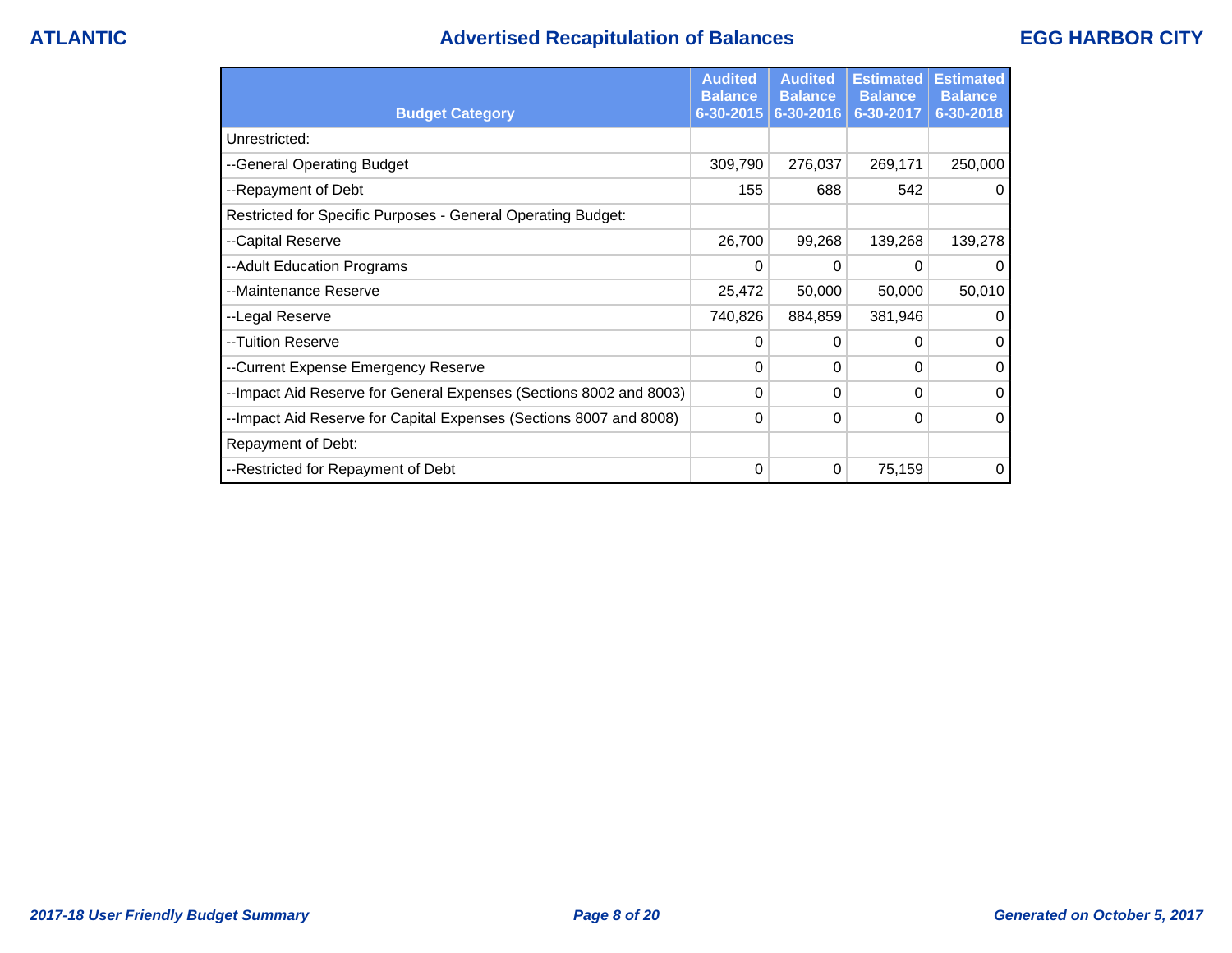## **ATLANTIC Advertised Per Pupil Cost Calculations EGG HARBOR CITY**

| <b>Per Pupil Cost Calculations</b>                | 2014-15<br><b>Actual</b><br><b>Costs</b> | 2015-16<br><b>Actual</b><br><b>Costs</b> | 2016-17<br><b>Original</b><br><b>Budget</b> | 2016-17<br><b>Revised</b><br><b>Budget</b> | 2017-18<br><b>Proposed</b><br><b>Budget</b> |
|---------------------------------------------------|------------------------------------------|------------------------------------------|---------------------------------------------|--------------------------------------------|---------------------------------------------|
| <b>Total Budgetary Comparative Per Pupil Cost</b> | \$14,862                                 | \$14,233                                 | \$14,393                                    | \$15,473                                   | \$15,374                                    |
| <b>Total Classroom Instruction</b>                | \$8,979                                  | \$8,502                                  | \$8,679                                     | \$9,146                                    | \$9,103                                     |
| <b>Classroom-Salaries and Benefits</b>            | \$8,610                                  | \$8,202                                  | \$8,252                                     | \$8,558                                    | \$8,554                                     |
| <b>Classroom-General Supplies and Textbooks</b>   | \$276                                    | \$243                                    | \$304                                       | \$329                                      | \$300                                       |
| Classroom-Purchased Services                      | \$94                                     | \$58                                     | \$123                                       | \$259                                      | \$249                                       |
| <b>Total Support Services</b>                     | \$2,342                                  | \$2,321                                  | \$2,288                                     | \$2,501                                    | \$2,512                                     |
| <b>Support Services-Salaries and Benefits</b>     | \$2,159                                  | \$2,152                                  | \$2,063                                     | \$2,225                                    | \$2,281                                     |
| <b>Total Administrative Costs</b>                 | \$1,611                                  | \$1,594                                  | \$1,552                                     | \$1,816                                    | \$1,724                                     |
| <b>Administration Salaries and Benefits</b>       | \$1,319                                  | \$1,318                                  | \$1,279                                     | \$1,512                                    | \$1,419                                     |
| <b>Total Operations and Maintenance of Plant</b>  | \$1,799                                  | \$1,686                                  | \$1,725                                     | \$1,845                                    | \$1,867                                     |
| Operations and Maintenance-Salaries and Benefits  | \$757                                    | \$752                                    | \$780                                       | \$809                                      | \$796                                       |
| <b>Board Contribution to Food Services</b>        | \$0                                      | \$0                                      | \$0                                         | \$0                                        | \$0                                         |
| <b>Total Extracurricular Costs</b>                | \$130                                    | \$129                                    | \$150                                       | \$165                                      | \$168                                       |
| <b>Total Equipment Costs</b>                      | \$0                                      | \$0                                      | \$0                                         | \$0                                        | \$0                                         |
| Legal Costs                                       | \$0                                      | \$0                                      | \$9                                         | \$8                                        | \$10                                        |
| Employee Benefits as a percentage of salaries*    | 34.79%                                   | 33.74%                                   | 35.57%                                      | 35.53%                                     | 32.99%                                      |

\*Does not include pension and social security paid by the State on-behalf of the district.

\*\*Federal and State funds in the blended resource school-based budgets.

The information presented in columns 1 through 3 as well as the related descriptions of the per pupil cost calculations are contained in the Taxpayers' Guide to Education Spending (formerly the Comparative Spending Guide) and can be found on the Department of Education's Internet website: http://www.state.nj.us/education/guide/. This publication is also available in the board office and public libraries. The same calculations were performed using the 2016-17 revised appropriations and the 2017-18 budgeted appropriations presented in this advertised budget. Total Budgetary Comparative Per Pupil Cost is defined as current expense exclusive of tuition expenditures, transportation, residential costs, and judgments against the school district. For all years it also includes the restricted entitlement aids. With the exception of Total Equipment Cost, each of the other per pupil cost calculations presented is a component of the total comparative per pupil cost, although all components are not shown.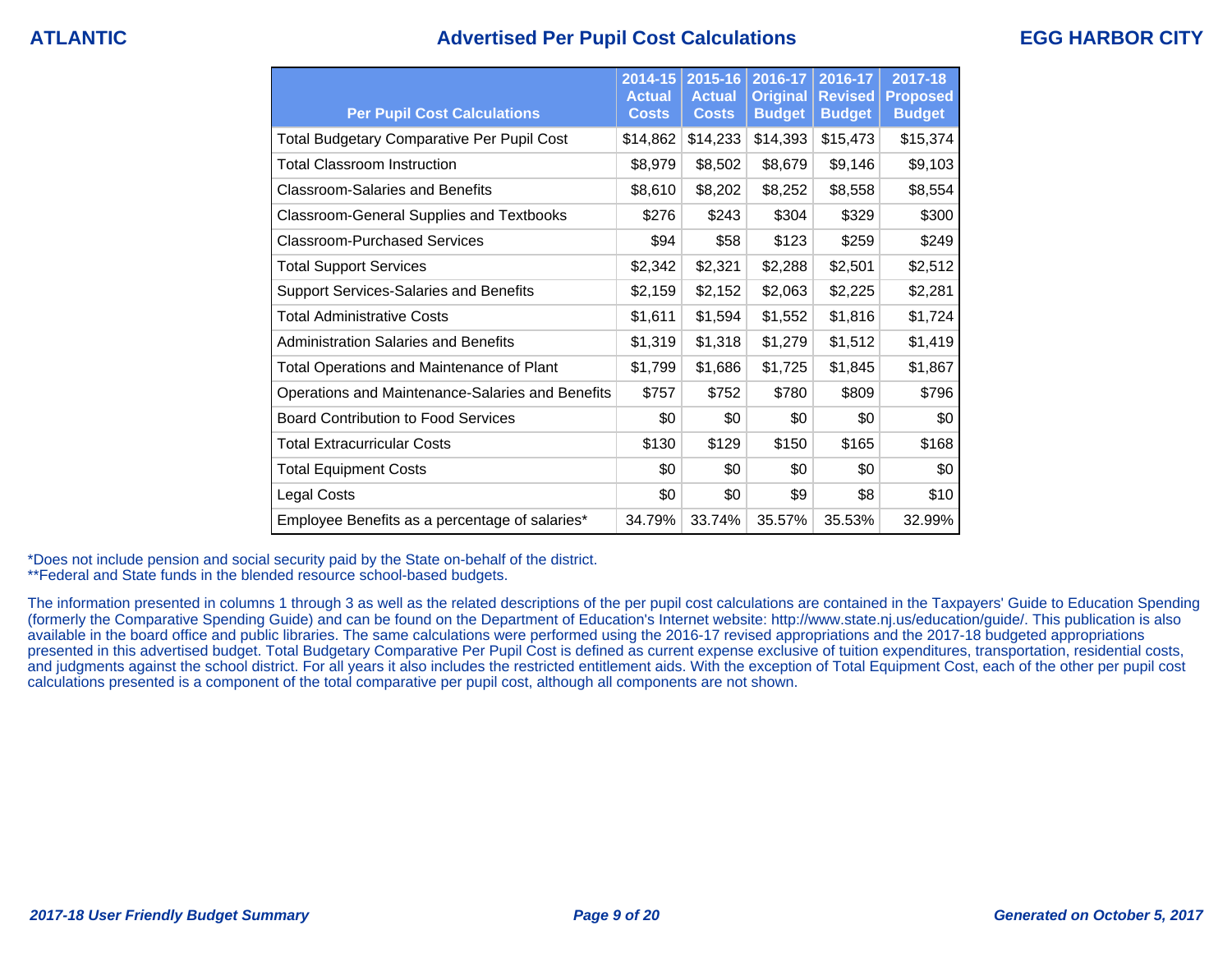# **ATLANTIC Unusual Revenues and Appropriations EGG HARBOR CITY**

| <b>Line</b><br><b>Item   Number   Source</b> |                      | <b>Amount Explanation</b>                             |
|----------------------------------------------|----------------------|-------------------------------------------------------|
| 1   825                                      | <b>Federal Grant</b> | 350,000 21st Century Community Learning Centers Grant |
| 1   894                                      | <b>SDA</b>           | 75,159 Unused bond proceeds used for tax relief.      |
| 300                                          | Various Vendors      | 30,000 Erate Reimbursement                            |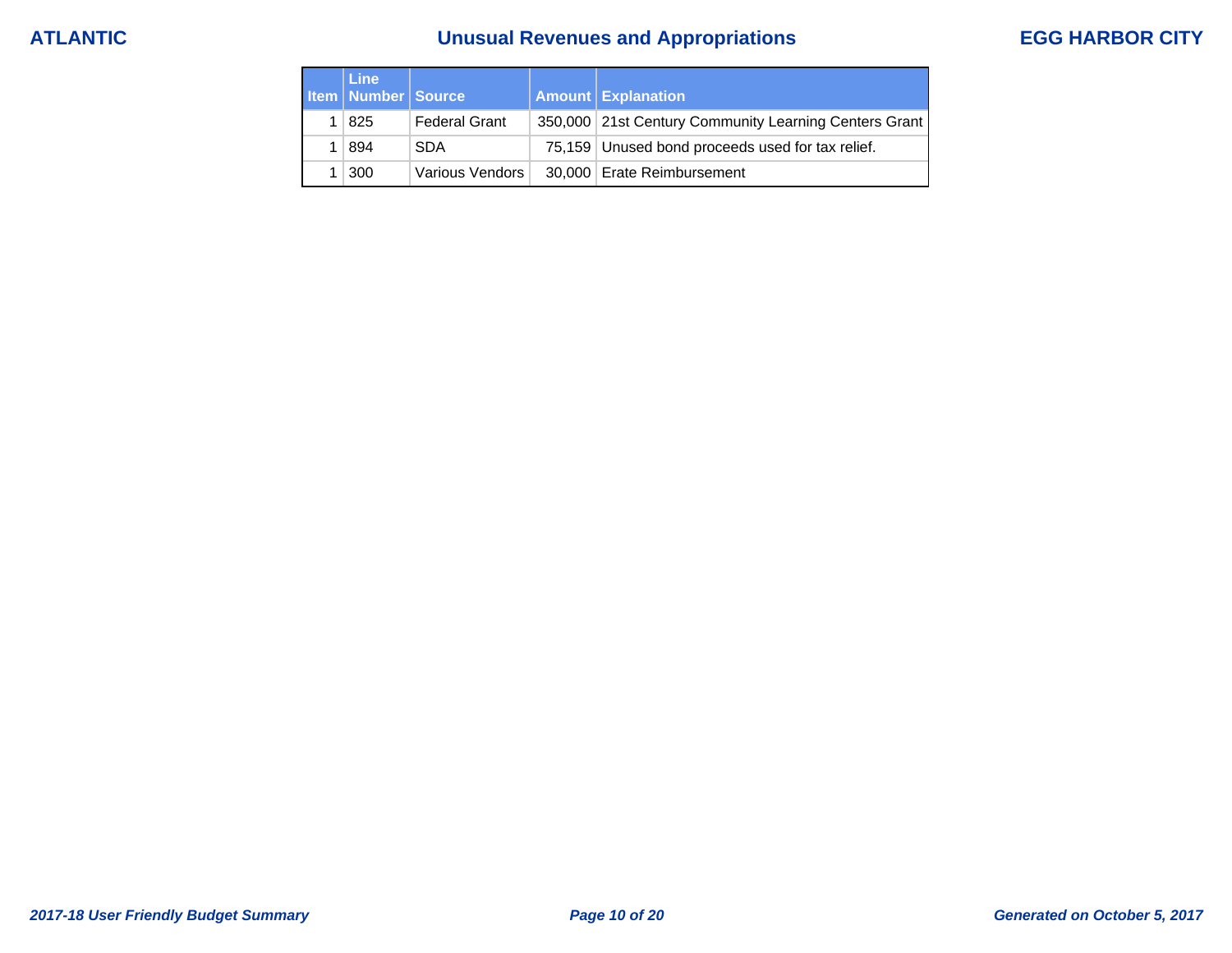| <b>Shared Service Category Type</b>            | <b>Shared Service Category Description</b>                  | <b>Amount</b><br><b>Saved</b><br>(Optional) |
|------------------------------------------------|-------------------------------------------------------------|---------------------------------------------|
| <b>Custodial and Maintenance Services</b>      | Contracted services for electrician shared with Greater Egg | 0                                           |
| Staffing - Other                               | Master Teacher for PreK shared with Hamilton Twp            | $\Omega$                                    |
| Staffing - Other                               | Master Teacher for PreK shared with Hamilton Twp            | $\Omega$                                    |
| <b>Transportation Services, including Fuel</b> | Greater Egg Consortium                                      | $\Omega$                                    |
| Transportation Services, including Fuel        | Shared service with ACSSSD.                                 | $\Omega$                                    |
| Purchasing                                     | Middlesex County Ed Services Commission                     | $\Omega$                                    |
| Purchasing                                     | Alliance for Competitive Telecommunications                 | $\Omega$                                    |
| Purchasing                                     | Alliance for Competitive Energy Services                    | $\Omega$                                    |
| Municipal/Public Works                         | Shared service snow removal with Greater Egg                | $\Omega$                                    |
| Municipal/Public Works                         | Trash collection shared with Egg Harbor City                | $\Omega$                                    |
| <b>Technology Services</b>                     | <b>SJTP</b>                                                 | $\Omega$                                    |
| <b>Technology Services</b>                     | Camden's Charter Promise                                    | $\Omega$                                    |
| Insurance Coverages and Benefits               | <b>ACCASBO Joint Insurance Fund</b>                         | $\Omega$                                    |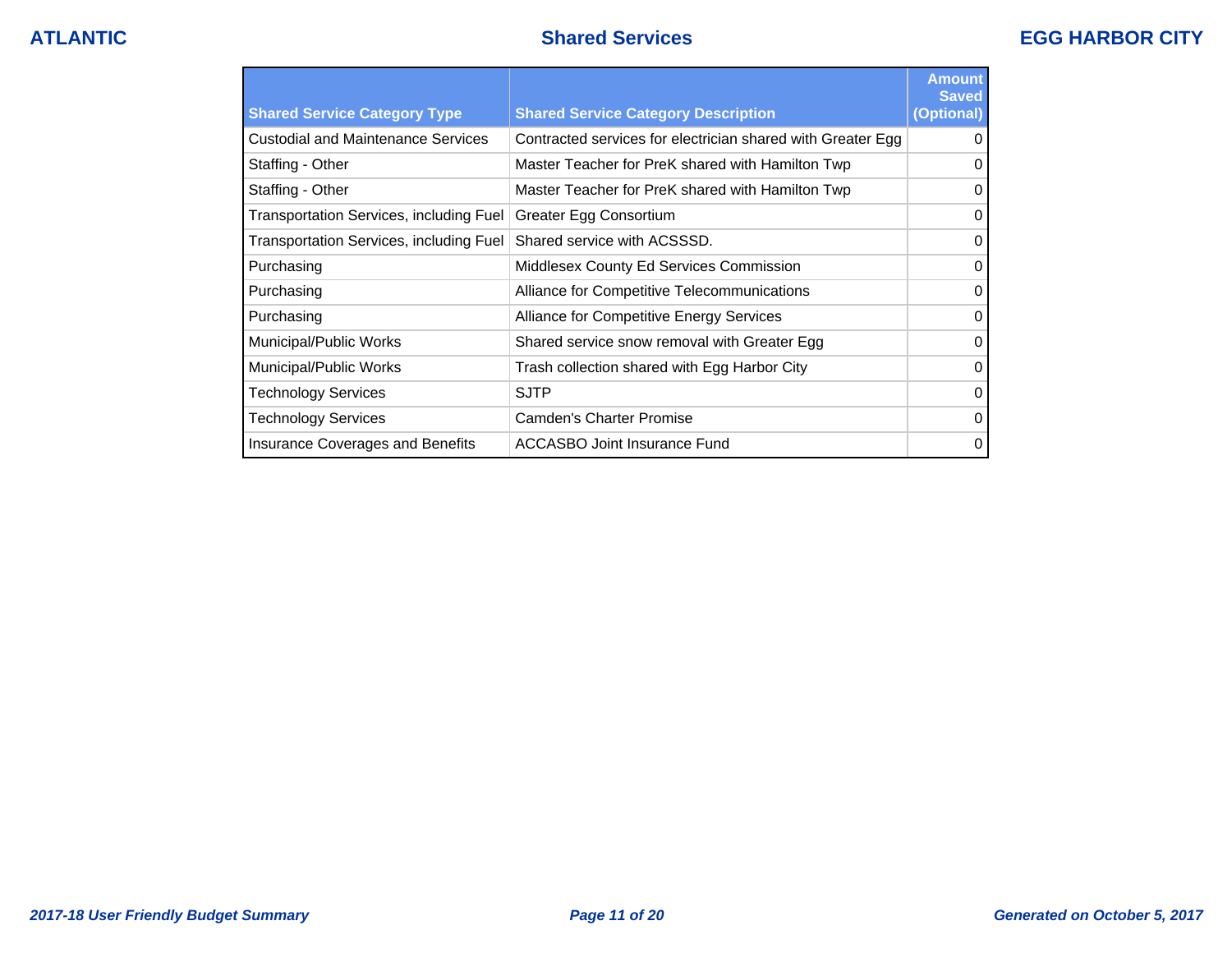| A. Estimated 17-18 School Tax Rate                                        |             |
|---------------------------------------------------------------------------|-------------|
| WITHOUT REPAYMENT OF DEBT OR ADJUSTMENTS                                  |             |
| (A) General Fund School Levy                                              | 2,682,326   |
| (B) Estimated Net Taxable Valuation (as of 10/01/16)                      | 223,833,300 |
| (C) Estimated 17-18 General Fund School Tax Rate=(A)/(B)x100              | 1.1984      |
| WITH REPAYMENT OF DEBT AND ADJUSTMENTS                                    |             |
| (D) Total School Levy                                                     | 3,218,687   |
| (E) Estimated Net Taxable Valuation (as of 10/01/16)                      | 223,833,300 |
| $(F)$ Estimated 17-18 Total School Tax Rate= $(D)/(E)x100$                | 1.4380      |
|                                                                           |             |
| B. Estimated 17-18 Equalized School Tax Rate                              |             |
| WITHOUT REPAYMENT OF DEBT OR ADJUSTMENTS                                  |             |
| (G) General Fund School Levy                                              | 2,682,326   |
| (H) Estimated Equalized Valuation (as of 10/01/16)                        | 233,744,048 |
| (I) Estimated 17-18 Equalized General Fund School Tax Rate= $(G)/(H)x100$ | 1.1475      |
| WITH REPAYMENT OF DEBT AND ADJUSTMENTS                                    |             |
| (J) Total School Levy                                                     | 3,218,687   |
| (K) Estimated Equalized Valuation (as of 10/01/16)                        | 233,744,048 |
| (L) Estimated 17-18 Equalized Total School Tax Rate=(J)/(K)x100           | 1.3770      |
|                                                                           |             |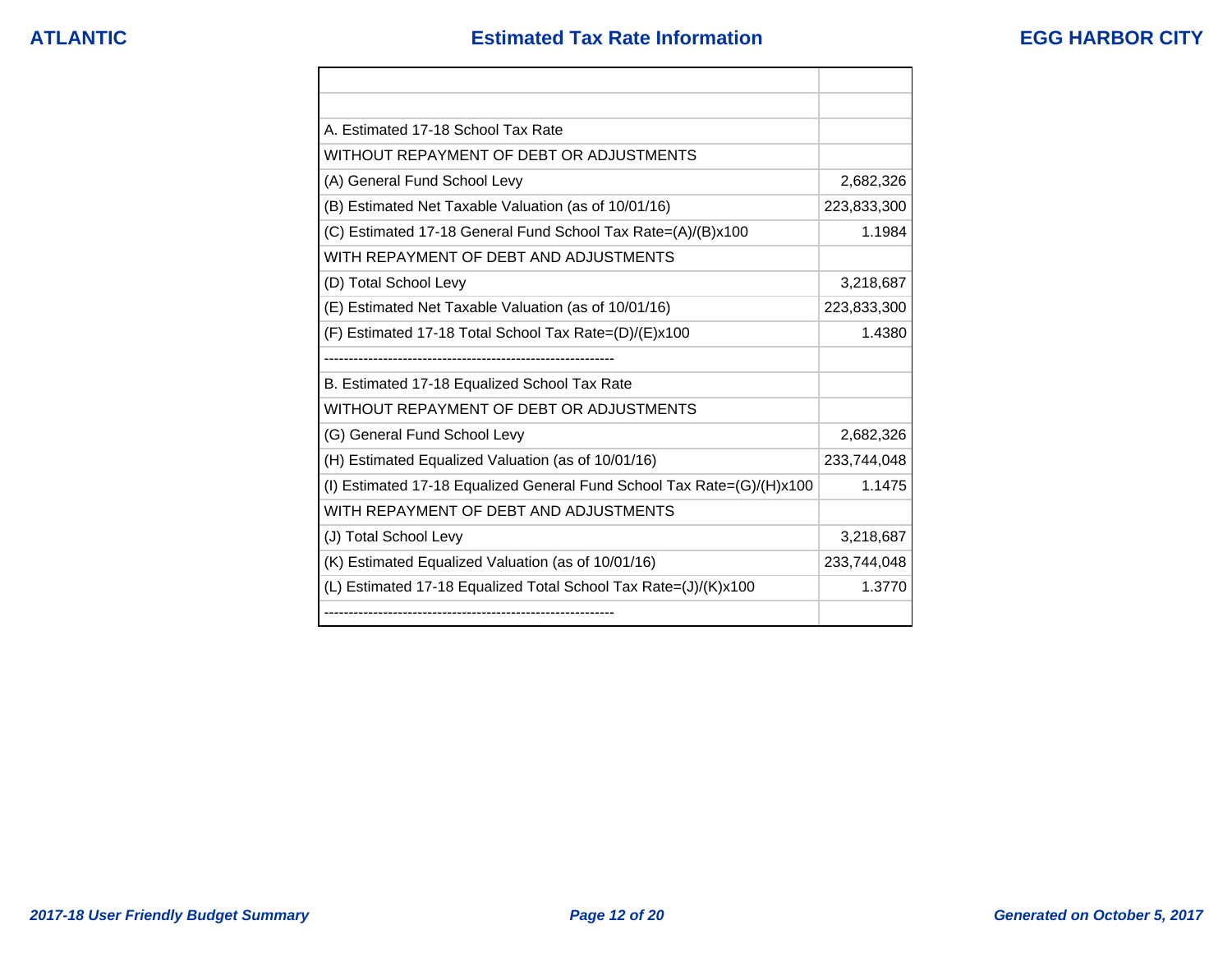### **NAME=Adrienne Shulby**

| <b>CATEGORY</b>                                                                           | <b>MEASURE</b>                             |
|-------------------------------------------------------------------------------------------|--------------------------------------------|
| Job Title                                                                                 | Superintendent                             |
| Job Title II   Principal                                                                  |                                            |
| Base Annual Salary Amount                                                                 | \$127,533                                  |
| Full-Time Equivalent (FTE)                                                                | 1.0                                        |
| Shared with Another District?                                                             | N                                          |
| <b>Shared County</b>                                                                      |                                            |
| <b>Shared District</b>                                                                    |                                            |
| Job Title Other District                                                                  |                                            |
| Member of Collective Bargaining Unit (CBU)? N                                             |                                            |
| Beginning Date of Contract 01/01/14                                                       |                                            |
| End Date of Contract 06/30/17                                                             |                                            |
| Contracted Number of Annual Work Days                                                     | 260                                        |
| Contracted Number of Annual Vacation Days 20                                              |                                            |
| Contracted Number of Annual Sick Days                                                     | 12                                         |
| Contracted Number of Annual Personal Days 3                                               |                                            |
| Contracted Number of Annual Consulting Days 0                                             |                                            |
| Number of Other Contracted Non-Working Days 0                                             |                                            |
| Description of Other Contracted Non-Working Days                                          |                                            |
| Total Allowances Amount \$3,400                                                           |                                            |
| Total Bonuses Amount   \$0                                                                |                                            |
| Total Stipends Amount   \$0                                                               |                                            |
| District Contributions Above Teacher Contract for Insurance (Health, Dental, Life, Other) | \$0                                        |
| District Contributions Above Teacher Contract for Retirement Plans                        | \$0                                        |
| Total Contractual Post-Employment Benefit Amount                                          | \$15,000                                   |
| Contractual Post-Employment Benefit Description of Payout of Sick days                    | 1/260th of final salary capped at \$15,000 |
| Contractual Post-Employment Benefit Description of Payout of Vacation days                | None                                       |
| Contractual Post-Employment Benefit Description of Payout of Personal days                | None                                       |
| Contractual Post-Employment Benefit Description of Other Benefits 1                       |                                            |
| Contractual Post-Employment Benefit Description of Other Benefits 2                       |                                            |
| Contractual Post-Employment Benefit Description of Other Benefits 3                       |                                            |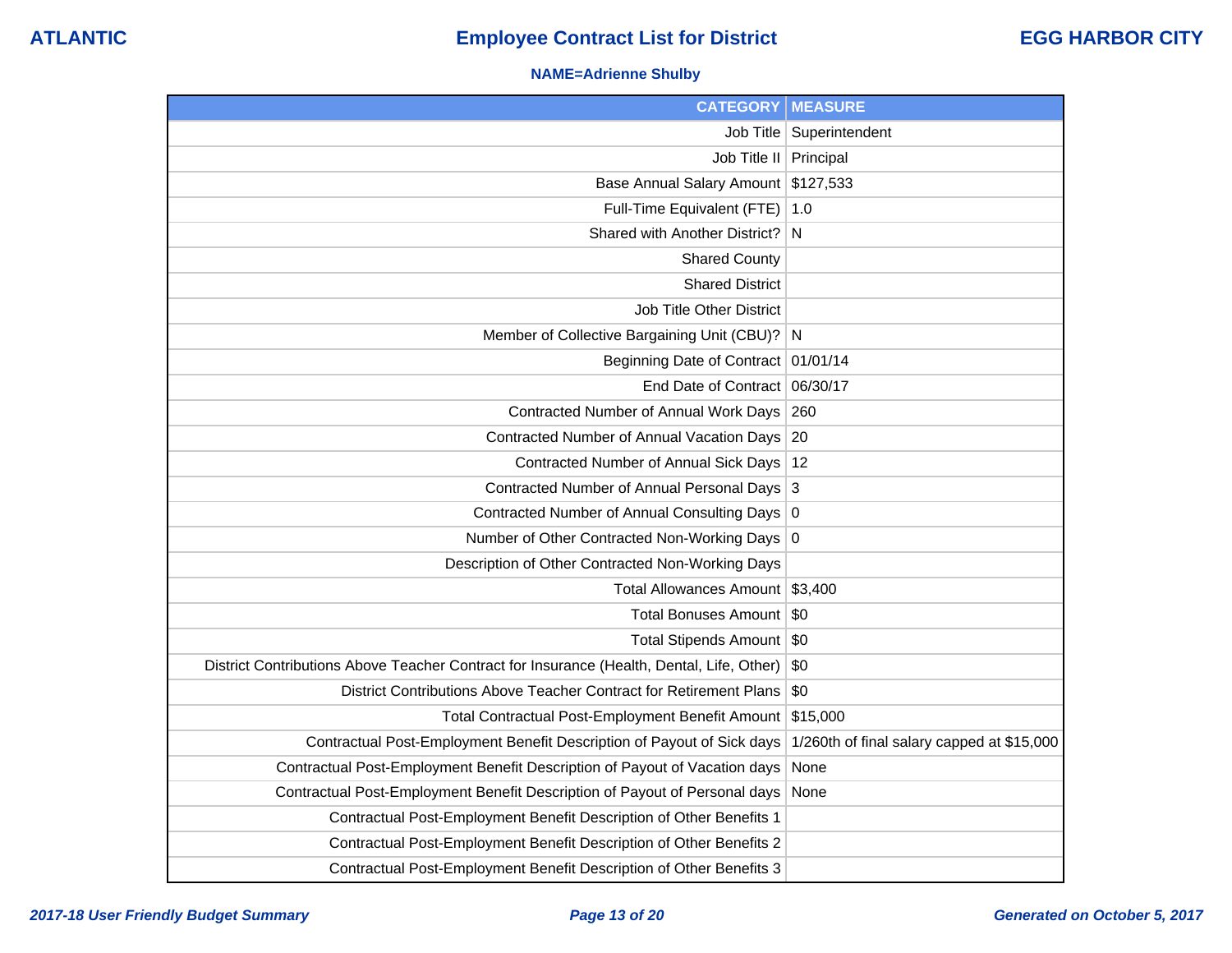### **NAME=Adrienne Shulby**

| <b>CATEGORY   MEASURE</b>                                                                |  |
|------------------------------------------------------------------------------------------|--|
| Total Other/In-Kind Remuneration Amount   \$0                                            |  |
| Description of Other/In-Kind Remuneration Annual Option to Buyback Sick Time in Cash     |  |
| Description of Other/In-Kind Remuneration Annual Option to Buyback Vacation Time in Cash |  |
| Description of Other/In-Kind Remuneration Annual Option to Buyback Personal Time in Cash |  |
| Description of Other/In-Kind Remuneration Annual Option to Other Remuneration 1          |  |
| Description of Other/In-Kind Remuneration Annual Option to Other Remuneration 2          |  |
| Description of Other/In-Kind Remuneration Annual Option to Other Remuneration 3          |  |
| <b>Additional Comment 1</b>                                                              |  |
| <b>Additional Comment 2</b>                                                              |  |
| <b>Additional Comment 3</b>                                                              |  |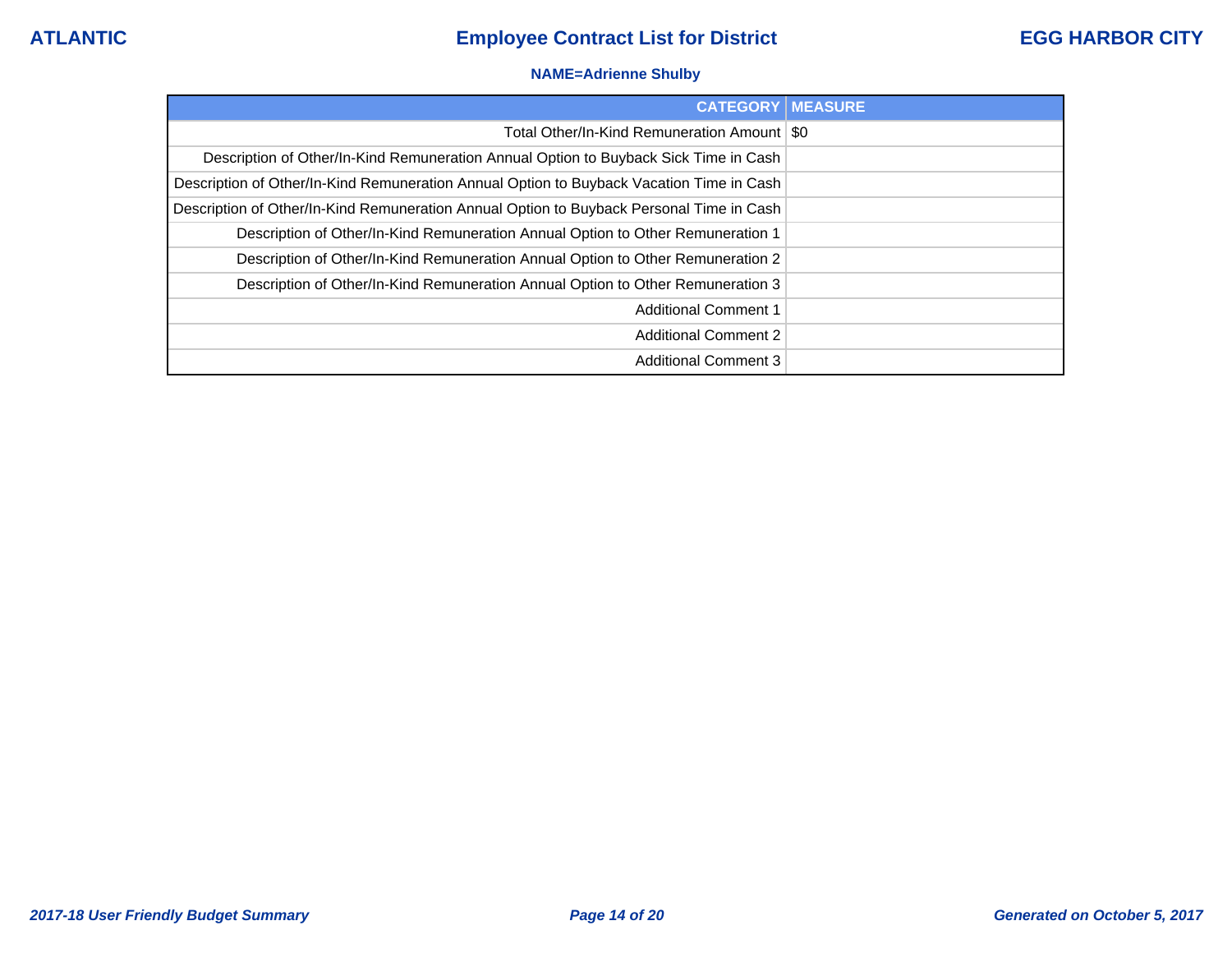### **NAME=Gina Forester**

| <b>CATEGORY</b>                                                                           | <b>MEASURE</b>                          |
|-------------------------------------------------------------------------------------------|-----------------------------------------|
| Job Title                                                                                 | Coordinator/Director/Manager/Supervisor |
| Job Title II                                                                              | <b>Supervisor Special Projec</b>        |
| Base Annual Salary Amount                                                                 | \$106,428                               |
| Full-Time Equivalent (FTE)                                                                | 1.0                                     |
| Shared with Another District? N                                                           |                                         |
| <b>Shared County</b>                                                                      |                                         |
| <b>Shared District</b>                                                                    |                                         |
| <b>Job Title Other District</b>                                                           |                                         |
| Member of Collective Bargaining Unit (CBU)? N                                             |                                         |
| Beginning Date of Contract 07/01/16                                                       |                                         |
| End Date of Contract                                                                      | 06/30/17                                |
| Contracted Number of Annual Work Days                                                     | 260                                     |
| Contracted Number of Annual Vacation Days 20                                              |                                         |
| Contracted Number of Annual Sick Days                                                     | 12                                      |
| Contracted Number of Annual Personal Days 3                                               |                                         |
| Contracted Number of Annual Consulting Days 0                                             |                                         |
| Number of Other Contracted Non-Working Days 0                                             |                                         |
| Description of Other Contracted Non-Working Days                                          |                                         |
| Total Allowances Amount                                                                   | \$1,640                                 |
| <b>Total Bonuses Amount</b>                                                               | \$0                                     |
| Total Stipends Amount                                                                     | -\$0                                    |
| District Contributions Above Teacher Contract for Insurance (Health, Dental, Life, Other) | \$0                                     |
| District Contributions Above Teacher Contract for Retirement Plans                        | \$0                                     |
| Total Contractual Post-Employment Benefit Amount                                          | \$8,000                                 |
| Contractual Post-Employment Benefit Description of Payout of Sick days                    | 1/260th of final pay capped at \$8,000. |
| Contractual Post-Employment Benefit Description of Payout of Vacation days                | None                                    |
| Contractual Post-Employment Benefit Description of Payout of Personal days                | None                                    |
| Contractual Post-Employment Benefit Description of Other Benefits 1                       |                                         |
| Contractual Post-Employment Benefit Description of Other Benefits 2                       |                                         |
| Contractual Post-Employment Benefit Description of Other Benefits 3                       |                                         |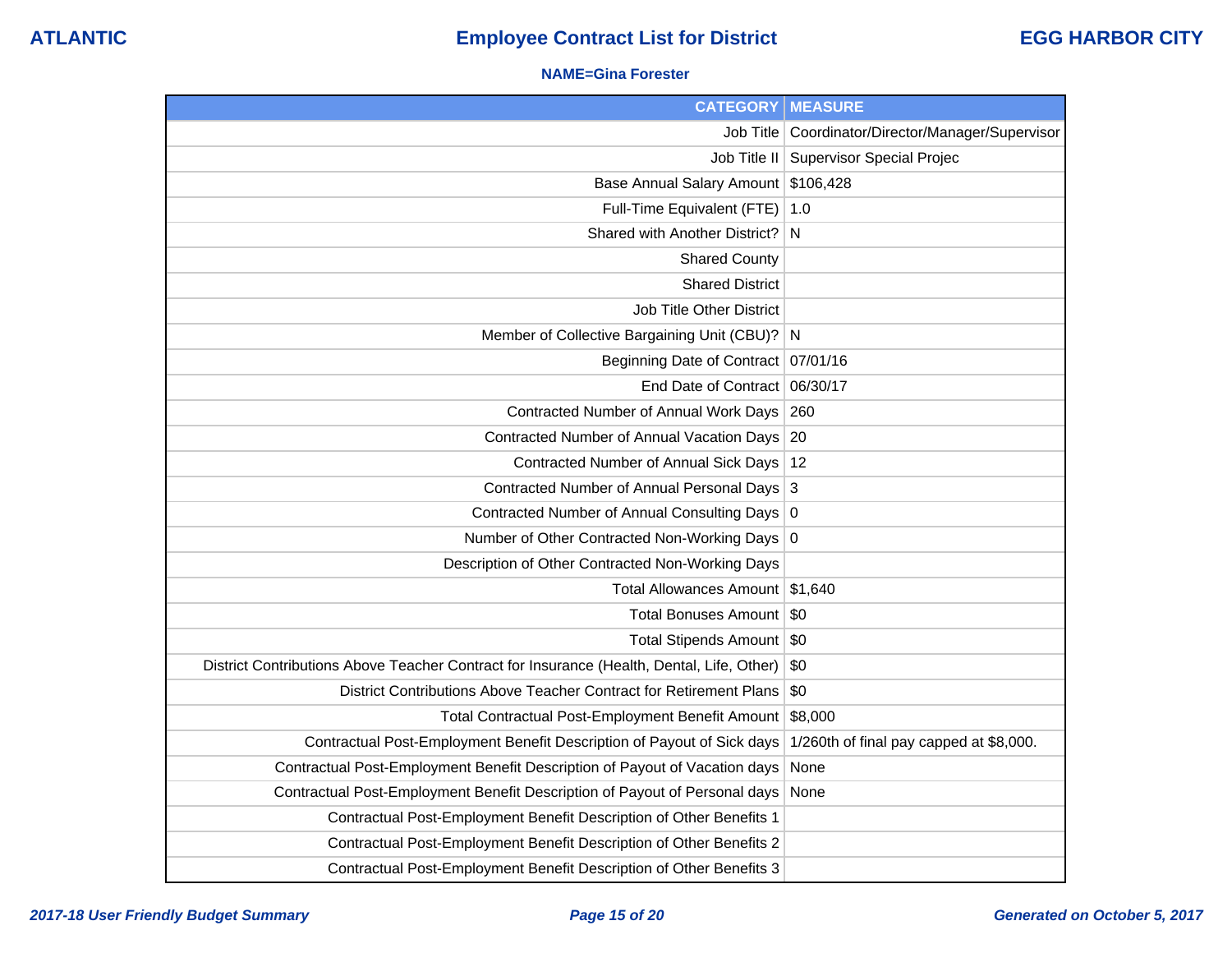### **NAME=Gina Forester**

| <b>CATEGORY MEASURE</b>                                                                  |  |
|------------------------------------------------------------------------------------------|--|
| Total Other/In-Kind Remuneration Amount   \$0                                            |  |
| Description of Other/In-Kind Remuneration Annual Option to Buyback Sick Time in Cash     |  |
| Description of Other/In-Kind Remuneration Annual Option to Buyback Vacation Time in Cash |  |
| Description of Other/In-Kind Remuneration Annual Option to Buyback Personal Time in Cash |  |
| Description of Other/In-Kind Remuneration Annual Option to Other Remuneration 1          |  |
| Description of Other/In-Kind Remuneration Annual Option to Other Remuneration 2          |  |
| Description of Other/In-Kind Remuneration Annual Option to Other Remuneration 3          |  |
| <b>Additional Comment 1</b>                                                              |  |
| <b>Additional Comment 2</b>                                                              |  |
| <b>Additional Comment 3</b>                                                              |  |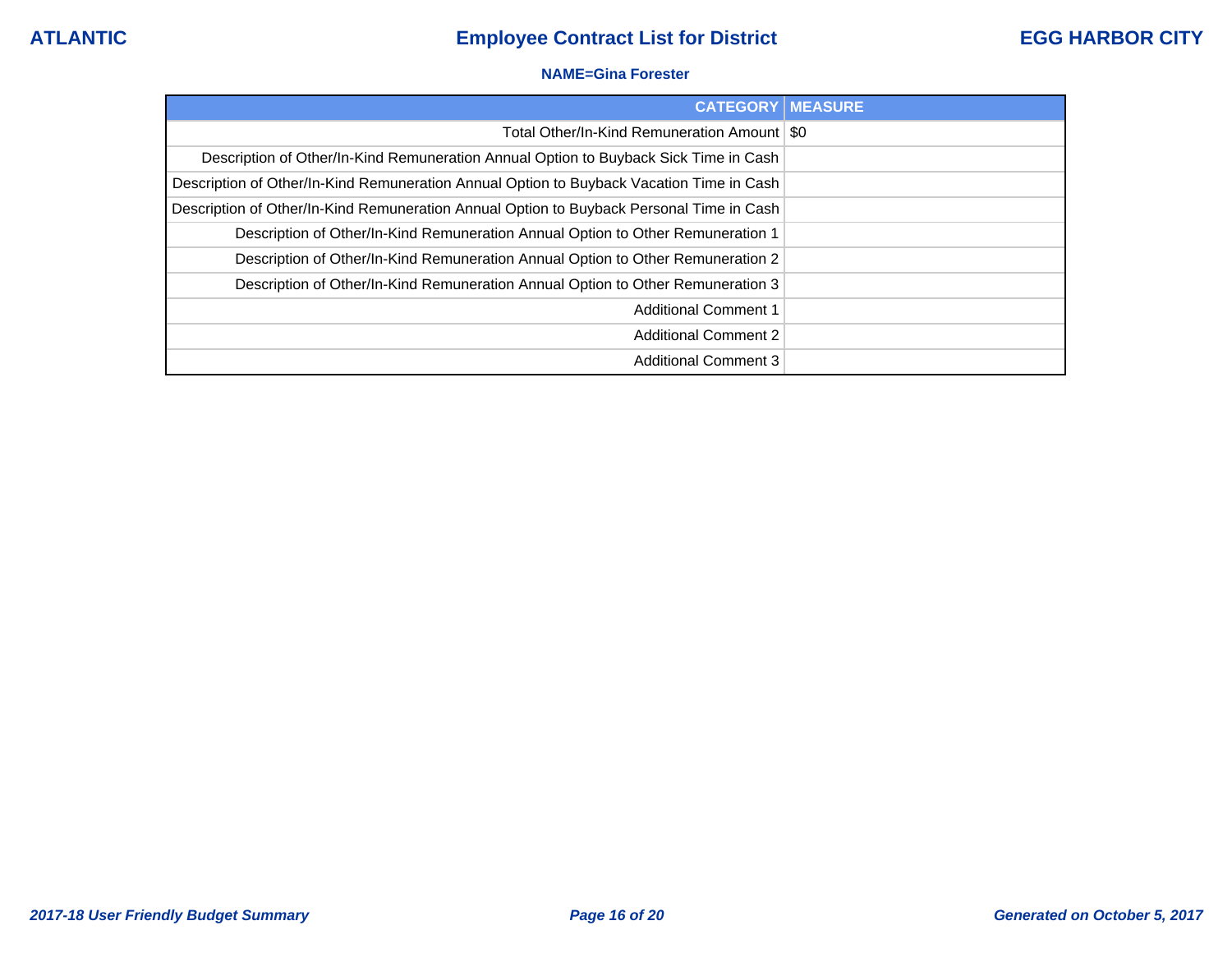### **NAME=John Griffith**

| <b>CATEGORY</b>                                                                           | <b>MEASURE</b>                         |
|-------------------------------------------------------------------------------------------|----------------------------------------|
|                                                                                           | Job Title   Principal                  |
| Job Title II                                                                              |                                        |
| Base Annual Salary Amount                                                                 | \$116,662                              |
| Full-Time Equivalent (FTE)                                                                | 1.0                                    |
| Shared with Another District?                                                             | N.                                     |
| <b>Shared County</b>                                                                      |                                        |
| <b>Shared District</b>                                                                    |                                        |
| Job Title Other District                                                                  |                                        |
| Member of Collective Bargaining Unit (CBU)?                                               | N                                      |
| Beginning Date of Contract                                                                | 07/01/16                               |
| End Date of Contract 06/30/17                                                             |                                        |
| Contracted Number of Annual Work Days                                                     | 260                                    |
| Contracted Number of Annual Vacation Days                                                 | 20                                     |
| Contracted Number of Annual Sick Days                                                     | 12                                     |
| Contracted Number of Annual Personal Days 3                                               |                                        |
| Contracted Number of Annual Consulting Days                                               | 0                                      |
| Number of Other Contracted Non-Working Days 0                                             |                                        |
| Description of Other Contracted Non-Working Days                                          |                                        |
| Total Allowances Amount \$2,140                                                           |                                        |
| <b>Total Bonuses Amount</b>                                                               | \$0                                    |
| Total Stipends Amount   \$0                                                               |                                        |
| District Contributions Above Teacher Contract for Insurance (Health, Dental, Life, Other) | \$0                                    |
| District Contributions Above Teacher Contract for Retirement Plans                        | \$0                                    |
| Total Contractual Post-Employment Benefit Amount                                          | \$8,000                                |
| Contractual Post-Employment Benefit Description of Payout of Sick days                    | 1/260th of final pay capped at \$8,000 |
| Contractual Post-Employment Benefit Description of Payout of Vacation days                | None                                   |
| Contractual Post-Employment Benefit Description of Payout of Personal days                | None                                   |
| Contractual Post-Employment Benefit Description of Other Benefits 1                       |                                        |
| Contractual Post-Employment Benefit Description of Other Benefits 2                       |                                        |
| Contractual Post-Employment Benefit Description of Other Benefits 3                       |                                        |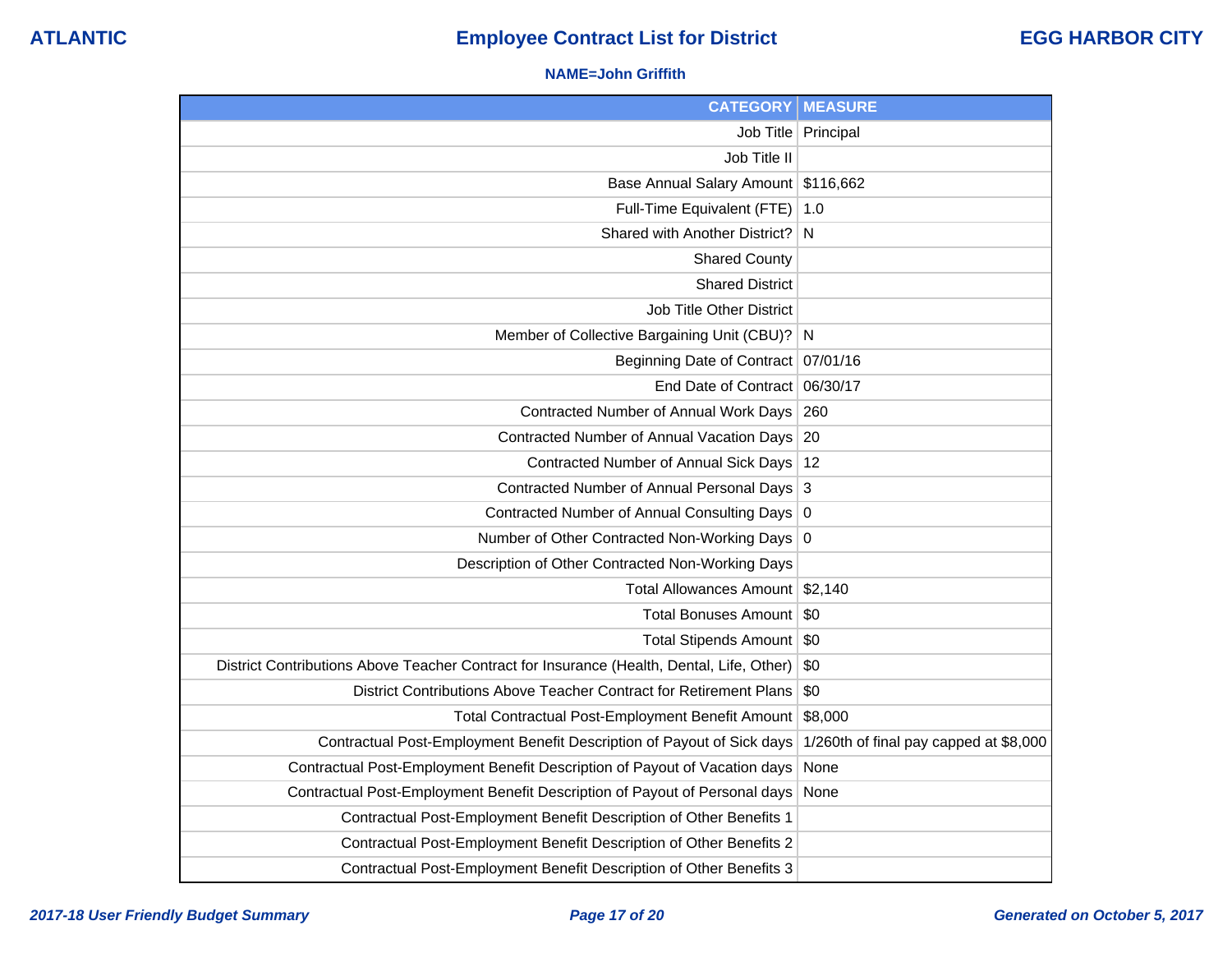### **NAME=John Griffith**

| <b>CATEGORY MEASURE</b>                                                                  |  |
|------------------------------------------------------------------------------------------|--|
| Total Other/In-Kind Remuneration Amount   \$0                                            |  |
| Description of Other/In-Kind Remuneration Annual Option to Buyback Sick Time in Cash     |  |
| Description of Other/In-Kind Remuneration Annual Option to Buyback Vacation Time in Cash |  |
| Description of Other/In-Kind Remuneration Annual Option to Buyback Personal Time in Cash |  |
| Description of Other/In-Kind Remuneration Annual Option to Other Remuneration 1          |  |
| Description of Other/In-Kind Remuneration Annual Option to Other Remuneration 2          |  |
| Description of Other/In-Kind Remuneration Annual Option to Other Remuneration 3          |  |
| <b>Additional Comment 1</b>                                                              |  |
| <b>Additional Comment 2</b>                                                              |  |
| <b>Additional Comment 3</b>                                                              |  |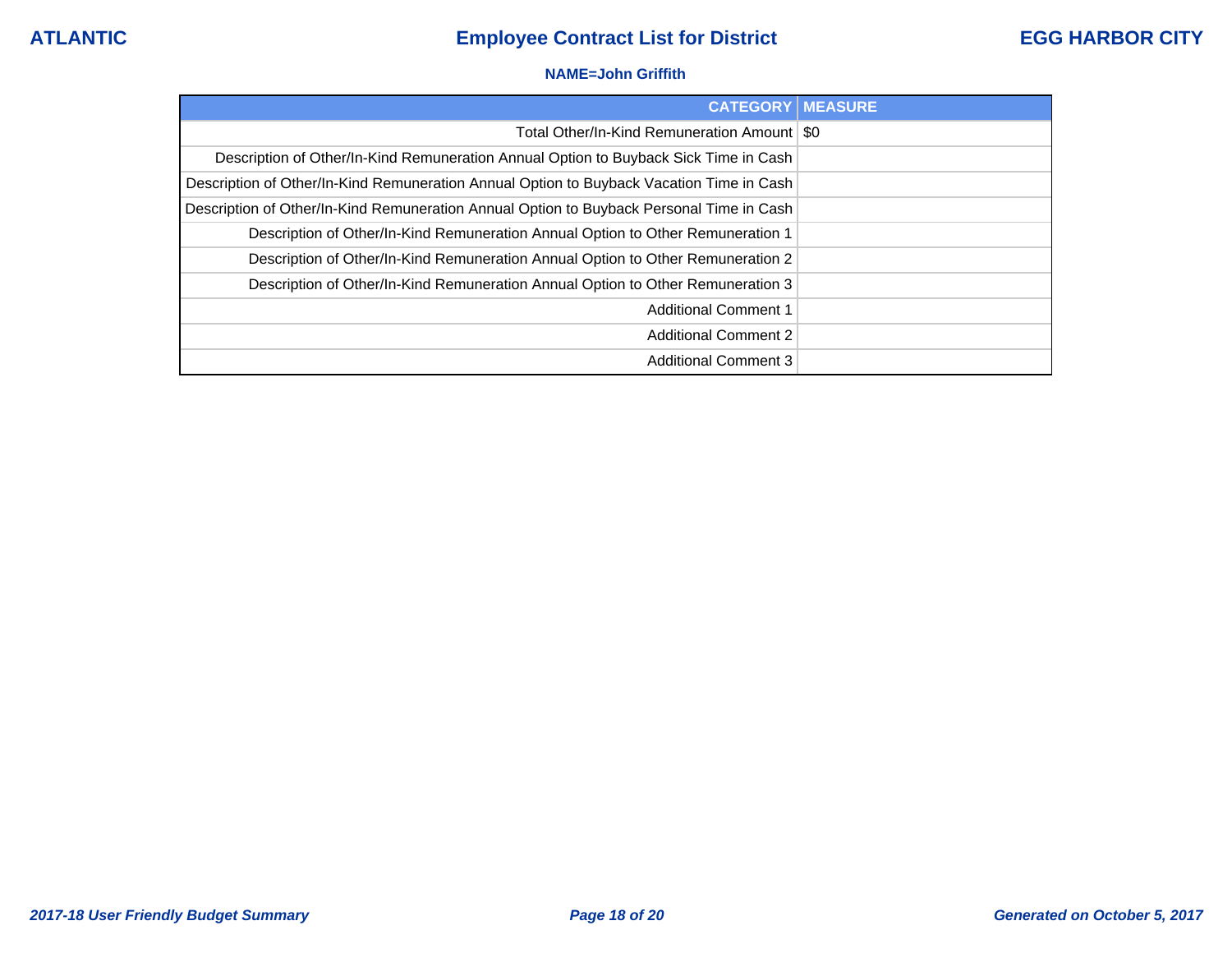## **NAME=Joseph Smurlo**

| <b>CATEGORY</b>                                                                           | <b>MEASURE</b>                             |
|-------------------------------------------------------------------------------------------|--------------------------------------------|
| Job Title                                                                                 | <b>Business Administrator</b>              |
| Job Title II                                                                              |                                            |
| Base Annual Salary Amount \$100,590                                                       |                                            |
| Full-Time Equivalent (FTE)                                                                | 1.0                                        |
| Shared with Another District?                                                             | N                                          |
| <b>Shared County</b>                                                                      |                                            |
| <b>Shared District</b>                                                                    |                                            |
| Job Title Other District                                                                  |                                            |
| Member of Collective Bargaining Unit (CBU)? N                                             |                                            |
| Beginning Date of Contract 07/01/16                                                       |                                            |
| End Date of Contract 06/30/17                                                             |                                            |
| Contracted Number of Annual Work Days                                                     | 260                                        |
| Contracted Number of Annual Vacation Days 20                                              |                                            |
| Contracted Number of Annual Sick Days                                                     | -12                                        |
| Contracted Number of Annual Personal Days                                                 | 3                                          |
| Contracted Number of Annual Consulting Days                                               | 0                                          |
| Number of Other Contracted Non-Working Days                                               | 0                                          |
| Description of Other Contracted Non-Working Days                                          |                                            |
| Total Allowances Amount \$1,840                                                           |                                            |
| Total Bonuses Amount   \$0                                                                |                                            |
| Total Stipends Amount   \$0                                                               |                                            |
| District Contributions Above Teacher Contract for Insurance (Health, Dental, Life, Other) | \$0                                        |
| District Contributions Above Teacher Contract for Retirement Plans                        | \$0                                        |
| Total Contractual Post-Employment Benefit Amount                                          | \$15,000                                   |
| Contractual Post-Employment Benefit Description of Payout of Sick days                    | 1/260th of final salary capped at \$15,000 |
| Contractual Post-Employment Benefit Description of Payout of Vacation days                | None                                       |
| Contractual Post-Employment Benefit Description of Payout of Personal days                | None                                       |
| Contractual Post-Employment Benefit Description of Other Benefits 1                       |                                            |
| Contractual Post-Employment Benefit Description of Other Benefits 2                       |                                            |
| Contractual Post-Employment Benefit Description of Other Benefits 3                       |                                            |